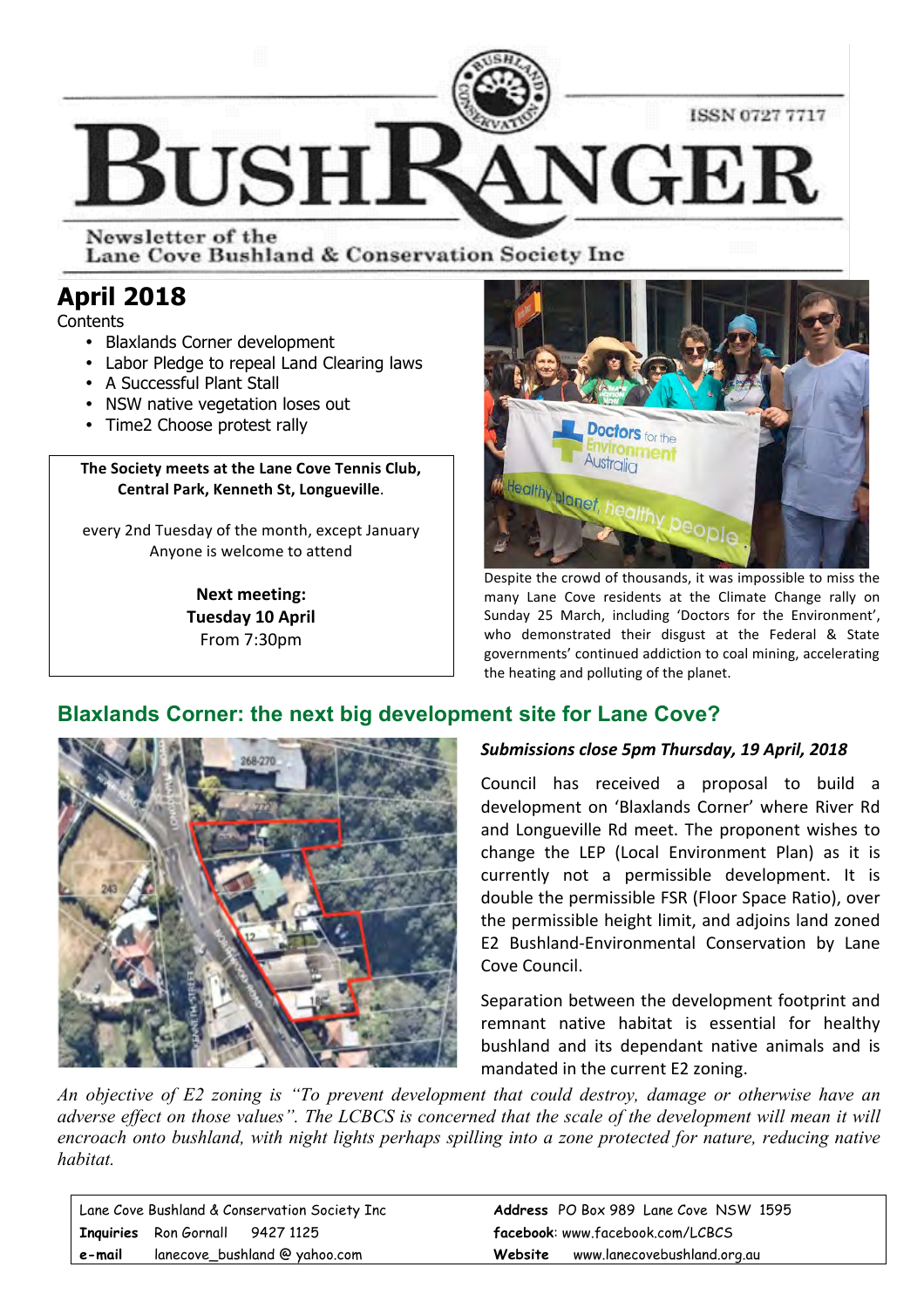## **Blaxlands Corner development cont.**

Longueville and Northwood Resident Action groups held a meeting on Thursday 22nd March at the Lane Cove Golf Club to discuss the 4 storey (at front),  $6$  story (at back) proposal which plans to provide a 130-bed residential aged-care facility, a medical centre, a vet, five shops and a café.

Major concerns were expressed around traffic movements in and out of the development and the need to turn into Northwood Road and exit via Longueville in order to U-turn to travel north.

Development proposals for Northwood corner go back a number of years and have been rejected by Council, but this one by-passed the Council and was taken to the Northern District Planning Panel who gave leave for a Gateway application to the Planning Assessment Commission. 

According to the developer's model, there will be no increase in traffic at this dangerous location, but they haven't taken into consideration the increase generated from development nearby at 266 Longueville Rd.





The proposed LEP amendments seek to:

- Retain existing B1 (Neighbourhood Centre) Land Use zonings on site;
- Insert a permissible use to allow 'seniors housing' on the site;
- Increase the floor space ratio of the entire site (to a maximum of FSR 1.98:1).
- Increase the height limit to RL 70.250 (height to underside of top level ceiling)

#### The Draft Development Control Plan can be viewed here:

http://ecouncil.lanecove.nsw.gov.au/TRIM/documents\_TE/73940142/TRIM\_Amended%20Northwood%20Pl anning%20Proposal%20-%20Draft%20DCP\_1204896.PDF 

If you would like to either support or object to the NSW Government's granting a change to the LEP- the land zoning, so as to facilitate a larger development than currently allowed make a submission to the General Manager quoting the reference *"Proposed Residential Care Facility at Northwood Shops - SU6981"* by: Email: lccouncil@lanecove.nsw.gov.au; Post: PO Box 20, Lane Cove NSW 1595; or Fax: (02) 9911 3600

The consultation period and Submissions close **5pm Thursday, 19 April 2018**.

## Labor pledges to repeal Land Clearing laws

| If elected in 2019, under Luke Foley, NSW   | challenged by developers who try to exceed our carefully         |
|---------------------------------------------|------------------------------------------------------------------|
| Labor has committed to repealing the entire | crafted local development controls that protect remnant          |
| Land Clearing laws.                         | bushland.                                                        |
| The Northwood aged-care proposal and near   | The Greenwich school and Centennial Ave 'tractor' park are       |
| the House Hougard uply are just two recent  | algo at right of tree logs due to nonulation porting and traffic |

the Harry Howard walk are just two recent examples of how Lane Cove is regularly

also at risk of tree loss due to population, parking and traffic increases.

|        | Lane Cove Bushland & Conservation Society Inc | <b>Address</b> PO Box 989 Lane Cove NSW 1595 |
|--------|-----------------------------------------------|----------------------------------------------|
|        | I Inquiries Ron Gornall 9427 1125             | facebook: www.facebook.com/LCBCS             |
| e-mail | lanecove_bushland @ yahoo.com                 | www.lanecovebushland.org.au<br>Website       |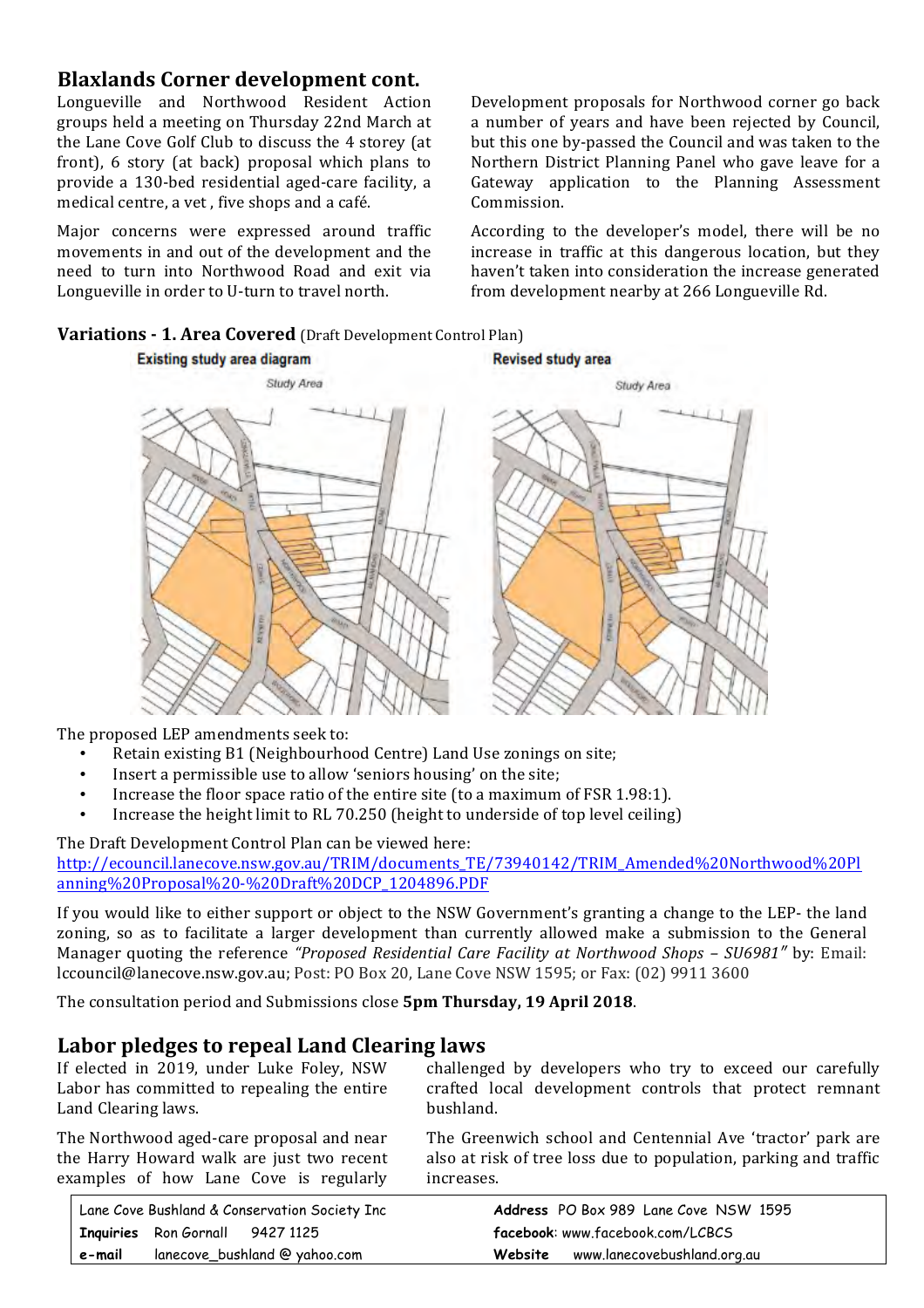### **A Successful March Native Plant Stall in the Plaza**

Thanks again to the dedication of Ruth Neumann, the coordinator of our Native Plant stall in the Plaza on 17 March and the sixteen Society volunteers for its great success. Over three hours we sold 171 native plants for balconies and backyards, hand-made greeting cards, 'The Bushwalks of Lane Cove' books, and we introduced a native bee display. Some members actively promoted the Society, our bushland and growing native plants to the large group of people who came to our stall.

The stall's appeal increased due to Ruth's innovations: the diversity of our plant range and display and sale of Gecko Plantscape's native bee/insect hotels. Horticulturist Robbie Renu, also a green wall specialist and maker of bee/insect hotels, spoke to people about native bees and insects and their habitat.

Do consider helping out at our Spring Plant Stall on Saturday 8 September. New volunteers are treasured but in short supply. You don't need background knowledge. Plant photos, information and plant experts are on hand to help. Ring Ruth on 0409 609 940 to volunteer.





### **NSW NativeVegetation Loses Out**

Land-clearing laws have been reintroduced by NSW Government despite threats to Koalas and its own advisors warning of accelerated habitat destruction.

Development applications and the development 'boom' heavily impact on the health of the natural environment of NSW and Lane Cove, so our Society must stay alert to Planning Laws and Policy changes by the NSW Government and made locally.

In November 2016, the NSW Coalition government scrapped the state's Native Vegetation Act, the Threatened Species Conservation Act and the Nature Conservation Trust Act, and replaced them with its new Biodiversity Conservation Act. A suite of codes that exempted clearing in a range of circumstances from normal development assessment requirements was also introduced.

A document obtained by the EDO under freedom of information laws referring to advice from the Office of Environment and Heritage to Ms Upton, MP, revealed that